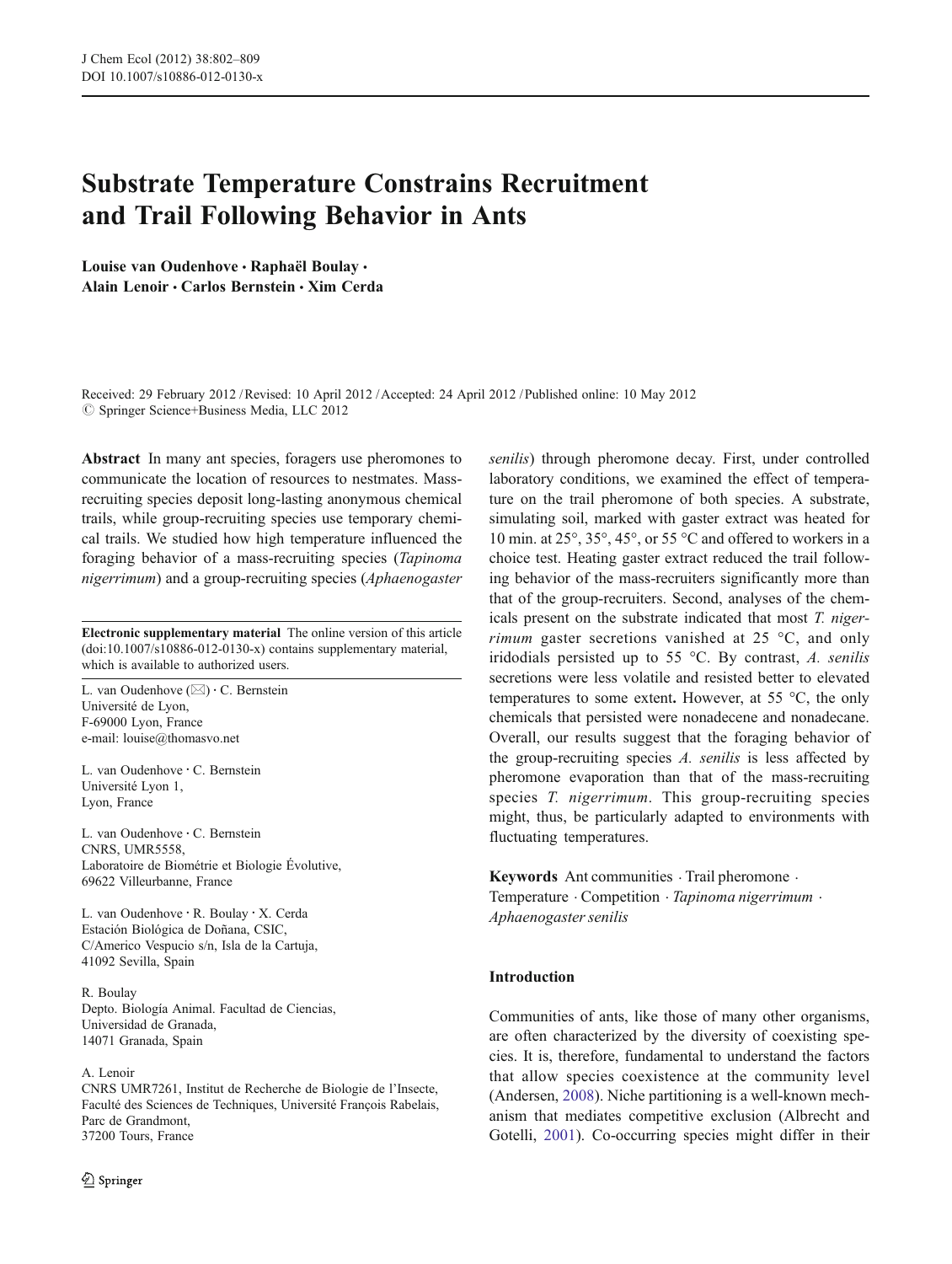nesting requirements (Torres, [1984](#page-7-0)), diet (Cerdá et al., [1998b;](#page-7-0) Sanders and Gordon, [2003](#page-7-0); Blüthgen and Fiedler, [2004;](#page-6-0) Lebrun, [2005](#page-7-0)), foraging schedules, and/or resistance to environmental stress (Savolainen and Vepsäläinen, [1989](#page-7-0); Hölldobler and Wilson, [1990](#page-7-0); Cros et al., [1997](#page-7-0); Retana and Cerdá, [2000\)](#page-7-0). In environments with fluctuating temperatures, species with different thermal tolerance tend to segregate temporally in their foraging activity. In Iberian Mediterranean communities for instance, the two co-occurring species Tapinoma nigerrimum and Aphaenogaster senilis compete for arthropod corpses (Cerdá et al., [1998b\)](#page-7-0), differ in their thermal preferences (Cerdá et al., [1998a](#page-7-0)), and field observations show that during the hot summer days, the former tends to forage at night while the latter is more abundant during the day (Cros et al., [1997\)](#page-7-0).

In ants, foraging behavior can vary from being more individual to more social (Traniello, [1989](#page-7-0)). Although a few species forage individually without communicating food location to nestmates (e.g., Cataglyphis spp., Wehner et al., [1983,](#page-7-0) Lenoir et al., [1990](#page-7-0), [2009;](#page-7-0) or Pachycondyla, Fresneau, [1985\)](#page-7-0), the great majority of ants rely on recruitment to exploit food sources (Wilson, [1971\)](#page-7-0). Recruitment processes can involve a combination of cues ranging from physical contact, stridulation, and pheromones (Hölldobler and Wilson, [1990\)](#page-7-0). In many species, scouts, who search the environment for food, deposit a pheromone trail upon food discovery. This pheromone trail communicates information about resource location to nestmates. In a self-amplifying process, recruits often become recruiters as they contribute to trail reinforcement. Recruitment behavior can be classified according to the complexity of communication it requires (Wilson, [1971;](#page-7-0) Beckers et al., [1989](#page-6-0)). In group recruitment (e.g., Camponotus socius, Hölldobler, [1971;](#page-7-0) Kohl et al., [2001\)](#page-7-0), a small group of recruits follows a recruiter while it returns from the nest to the resource. By contrast, massrecruitment (e.g., Lasius niger, Beckers et al., [1992](#page-6-0)) does not involve a leader (Bonabeau et al., [1998\)](#page-6-0): it implies independent trail-laying and trail-following behavior. Both group and mass recruitment allow the adjustment of the collective response to a given environment (Detrain and Deneubourg, [2002;](#page-7-0) Cerdá et al., [2009\)](#page-7-0). On the one hand, group recruitment permits the rapid mobilization of nestmates to exploit a wide range of food items (Cerdá et al., [2009\)](#page-7-0). On the other hand, massrecruitment seems particularly efficient for longer lasting resources. By recruiting a huge number of workers to food sources, mass recruiting species are able to monopolize resources against competitors (Jaffe, [1980](#page-7-0)). In a competitive context, mass recruitment is, therefore, associated with behavioral dominance.

Temperature is an essential dimension of what Hölldobler and Wilson ([1990](#page-7-0)) call the "temperature-humidity envelope" that determines the microenvironment favorable to the foraging activity of ants. In many communities, behaviorally subordinate species are more tolerant of stressful temperatures than their competitors (Cerdá et al., [1998a](#page-7-0); Bestelmeyer, [2000;](#page-6-0) Lessard et al., [2009](#page-7-0); Wittman et al., [2010](#page-7-0)). For example, in arid or semi-arid ant communities, subordinate species show behavioral (gaster raising in Cataglyphis rosenhaueri, Cerdá and Retana, [2000](#page-7-0), Lenoir et al., [2009](#page-7-0)), morphological (long legs as shown by Stefan and Wehner [\(2012\)](#page-7-0), larger workers are less subject to desiccation, Lighton and Feener, [1989](#page-7-0)), and/or biochemical (heat shock proteins synthesis, Gehring and Wehner, [1995](#page-7-0)) adaptations to arid environments. These apparent adaptations to stressful environments might result from character displacement, allowing these species to forage when ground temperature is suboptimal for their competitors. However, the constraints that prevent such thermal tolerance to evolve in dominant species remain unclear. Since behavioral dominance relies on the control of resources against competitors, we hypothesized that the efficiency of the recruitment process could be such a constraint.

As with many terrestrial invertebrates, ants maintain an intimate relationship with soil (see Vander Meer, [2012,](#page-7-0) this issue). In different Formicidae subfamilies, species that use chemical recruitment tend to forage at lower temperatures than species that do not (Ruano et al., [2000\)](#page-7-0). This pattern might be due to the volatility of the trail pheromones. Indeed, high temperatures, by accelerating pheromone decays, limit trail-following behavior (van Oudenhove et al., [2011\)](#page-7-0). The purpose of the present study was to determine whether high temperatures affected differently the foraging activity of ant species according to their recruiting system. In particular, we hypothesized that pheromone volatility limits recruitment behavior more in mass-recruiting species than in grouprecruiting species. We tested this hypothesis with two widespread competing species in Iberian Mediterranean communities: Tapinoma nigerrimum and Aphaenogaster senilis. The former is a mass-recruiting species (Cerdá et al., [1989;](#page-7-0) Blight et al., [2010](#page-6-0)), whereas the latter uses group recruitment (Cerdá et al., [2009\)](#page-7-0). To clarify the overall effect of high temperature on the foraging behavior of both species, we conducted a laboratory experiment in which gaster extracts were subjected to increasing temperatures. This approach allowed us to compare the rate at which trail pheromone dissipates as a function of ground temperature and independently of ant body temperature. Finally, we analyzed the composition of the gaster extracts and determined how they were altered by high temperatures.

## Materials and Methods

Model Species and Study Sites Tapinoma nigerrimum is a highly polygynous, polydomous, and dominant species whose colonies contain tens of thousands of workers (Cerdá et al., [1989,](#page-7-0) [1997\)](#page-7-0). Workers collect mainly aphid honeydew,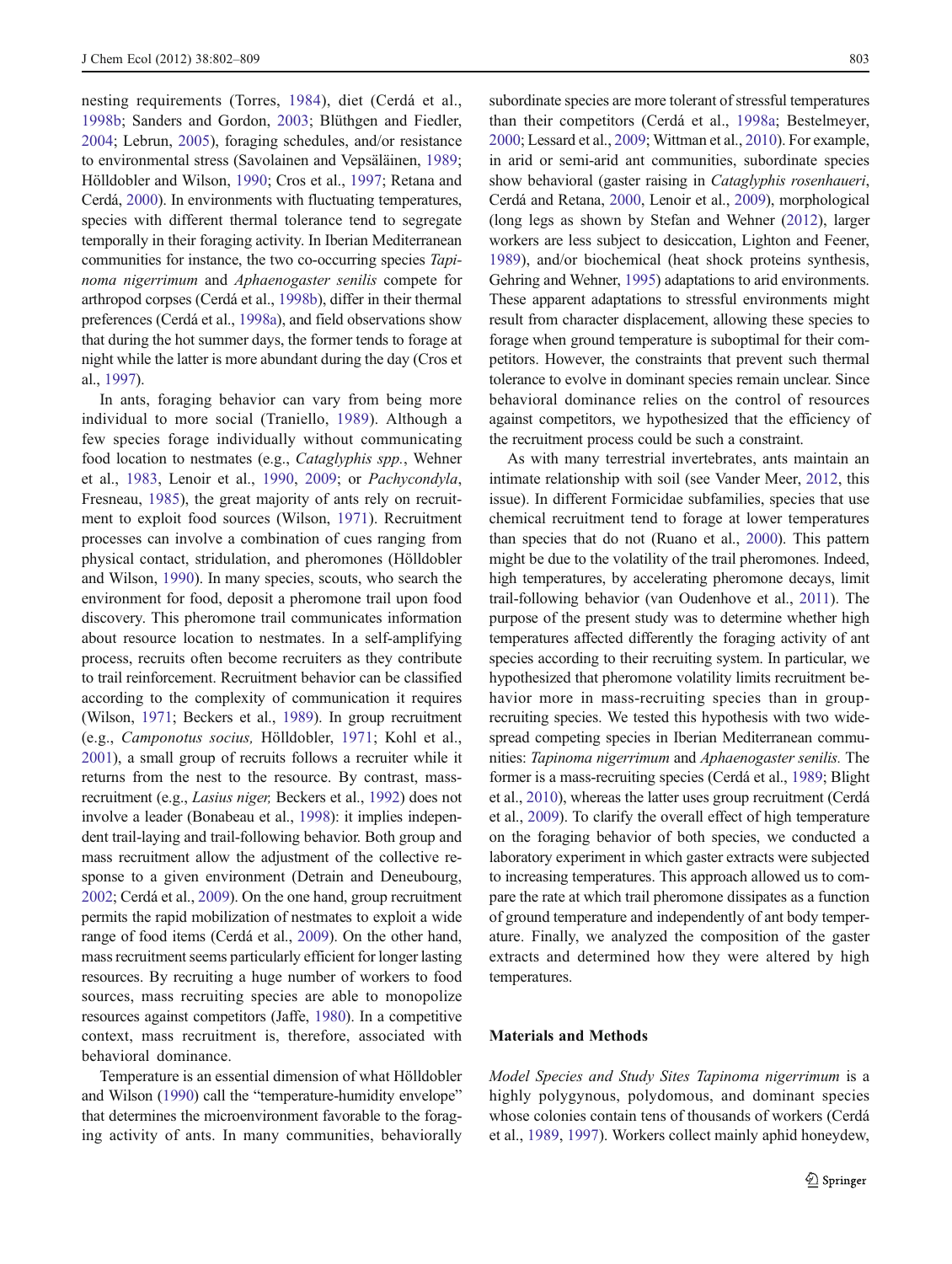and, to a lesser extent, arthropod corpses (Cerdá et al., [1989\)](#page-7-0). Their trail pheromone originates from the pygidial gland located in the gaster (Pavan and Trave, [1958](#page-7-0); Simon and Hefetz, [1991](#page-7-0)). Tapinoma nigerrimum is a heatintolerant species: its Maximal Activity Temperature is 24 °C and its Critical Thermal Limit is 42 °C (Cerdá et al., [1998a\)](#page-7-0). In contrast, A. senilis is a strictly monogynous, monodomous, and subordinate species whose colonies contain 1,300 workers on average (Boulay et al., [2007a\)](#page-6-0). It is an opportunistic, omnivorous species that feeds on dead arthropods and a variety of vegetative items including petals and seeds (Boulay et al., [2007b\)](#page-7-0). Workers use group-recruitment when food items are not transportable by individual foragers (Cerdá et al., [2009](#page-7-0)). The trail pheromone is composed of a mixture of alkaloids and hydrocarbons secreted by the Dufour and venom glands (Lenoir et al., [2011\)](#page-7-0). It is a thermophilic species whose Maximal Activity Temperature and Critical Thermal Limit are 42 °C and 46 °C, respectively (Cerdá et al., [1998a\)](#page-7-0).

Laboratory experiments were conducted in spring 2009 with ants freshly collected from the field in southern Spain (Doñana National Park), and transferred to artificial nests. For A. senilis, medium-sized queenright colonies (about 1,000 workers and abundant brood) were used. For T. nigerrimum, partial colonies (1,000–5,000 workers) with one or several queens were used. We employed 6 colonies of each species in our experiments. Artificial nests consisted of plastic boxes, the bottoms of which were coated with plaster to maintain humidity and simulate soil conditions. Testtubes  $(2 \times 20$ cm) that were half-filled with water and plugged with cotton also were placed in the nests to maintain humidity. Room temperature and humidity remained constant over the course of the experiment, at 25 °C $\pm$ 1 °C and 35 % $\pm$ 5 %, respectively. Ants were fed three times a week with meal worms (Tenebrio molitor). All experiments were conducted after colonies had fasted for 2 d.

Effect of High Temperature on Ant Behavioral Response Gaster secretions were obtained by excising the gasters of 20 chilled ants and then extracting their compounds over 24 h by using 400 μl hexane. This extract then was diluted to obtain the different concentrations (1:1, 1:10, 1:100 v:v extract:hexane). Experiments were conducted every day with fresh extracts.

For both species, a trail of 10  $\mu$ l of gaster extract was manually deposited on a 2 cm wide, 25 cm long test glass bridge (bridge X, hereafter) using a needle; 10 μl of pure hexane were laid on a control glass bridge (bridge C, hereafter). Bridges X and C were maintained for 10 min at 25, 35, 45, or 55 °C. Both bridges then were cooled to room temperature (25 °C) for 5 min. In order to test whether the ants were able to choose the previously marked bridge, a Y-shaped device was set-up with bridges X and C as the diverging branches; neither bridge lead to food. The location of both bridges (either left or right arm of the Y) was randomly chosen before each trial. Following the connection of the bridges to their foraging area, the number of ants crossing each branch was counted for 2 min. Five replicates were conducted per colony  $(N=6 \text{ colo-}$ nies per species), temperature, and extract concentration.

The probability of an ant choosing bridge X was analyzed by fitting a GLZ. The dependent variable was the number of ants crossing bridge X (success) and C (failure). Predictor variables were the species (2-level categorical variable), the treatment temperature (4-level categorical variable), and the dilution level of the extract (3-level categorical variable). A full GLZ including all effects and interactions was fitted using the quasi-binomial family. Non-significant interactions were progressively removed in accordance with F-test scaled deviances (see Supplemental Material 1 for model selection). Statistical analyses were performed using the R software (R Development Core Team, [2010\)](#page-7-0).

### Abdominal Gland Secretions

Gaster Extract Composition The abdomens of 10 to 20 freshly freezer-killed T. nigerrimum workers were placed in 1 ml of hexane for 24 h to extract the relevant compounds. The extract was concentrated to 100 μl under nitrogen flow and 2 μl were injected into a Perkin-Elmer GC-MS operating at 70EV with a DB-5 fused silica capillary column (length 30 m, inner diam 0.25 mm, and film thickness 0.10 μm). Oven temperature was 1) held at 50  $^{\circ}$ C for 5 min, 2) raised to 150 °C at a rate of 5 °C/min 3), then raised to 320 °C at rate of 15 °C/min, and 4) held at 320 °C for the last 5 min. This program enabled us to separate mostly volatile compounds [presumably originating from the pygidial gland as in T. simrothi as described by Simon and Hefetz [\(1991](#page-7-0))] from mostly non-volatile cuticular hydrocarbons. Twelve replicates were analyzed to obtain the relative chemical composition of the gaster extracts. Compound quantification was achieved by adding 400 ng of Eicosane as an internal standard to the extracts before running the GC-MS.

The trail pheromone of Aphaenogaster senilis is composed of a mixture of secretions from the Dufour and poison glands (Lenoir et al., [2011](#page-7-0)). The former mostly contains hydrocarbons (Boulay et al., [2007a](#page-6-0)), while the latter contains significant amounts of alkaloids (Lenoir et al., [2011\)](#page-7-0). We verified that the profiles of our experimental colonies were identical to those previously described for this species.

Compound Volatility Initial gaster exudate solutions were extracted from 150 gasters excised from chilled ants and placed in 1 ml hexane for 24 h. A first chromatography run was performed using 20 μl of the initial extract diluted with 1.4 ml dichloromethane ("extract" solution). To obtain the "control" solution, 20 μl of the initial solution were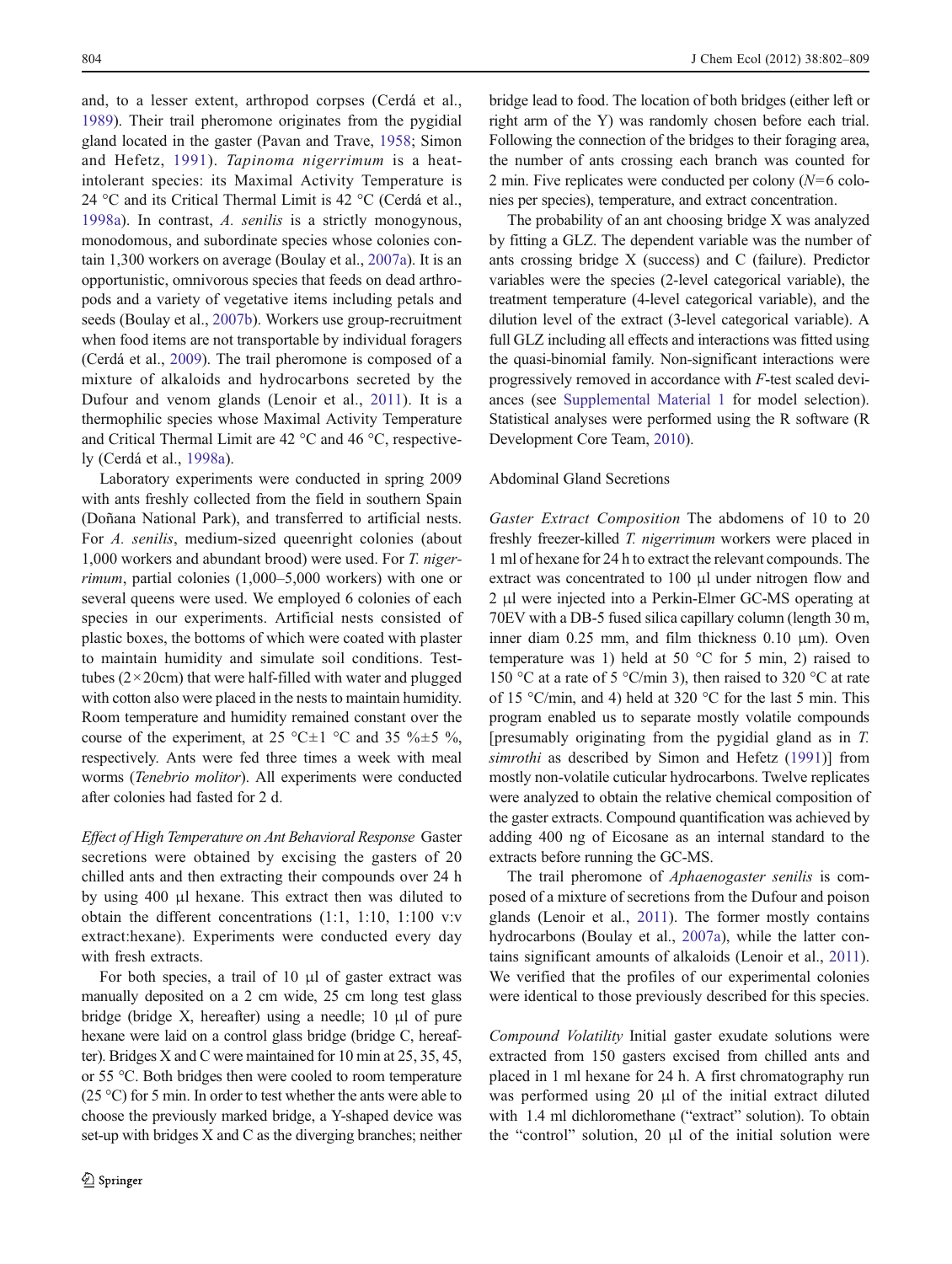<span id="page-3-0"></span>deposited on a glass slide with a needle; the glass slide was immediately washed with 1.4 ml dichloromethane, and the retrieved solution was analyzed in GC-MS. The aim of the "extract" and "control" solutions was to identify the compounds too volatile to be recovered after deposition on the glass slide. With the temperature-treatment solutions, 20 μl of the initial solution were deposited on a glass slide with a needle; the glass slide was maintained at 25, 35, 45, or 55 °C for 10 min before being washed with 1.4 ml dichloromethane and analyzed in GC-MS.

Before analytical chromatography was performed, 5 μl of C24 (375.10<sup>-5</sup> mg) were added as an internal standard. Compounds were separated using a gas-chromatograph (GC-2010 Shimadzu) with a DB-5HT fused silica capillary column (length 30 m, inner diam 0.25 mm, and film thickness 0.10  $\mu$ m). The temperature 1) was set at 50 °C for the first 2 min, 2) raised to 200 °C at a rate of 10 °C/min, 3) increased to 300 °C at rate of 20 °C/min, and held at 300 °C for the last 5 min.

Only compounds for which the concentration was higher than 10 ng in 1.4 ml of the extract solution were used in statistical analyses. Removed small peaks represent 12.69 % (sd=1.92) for A. senilis, and 10.87 % (sd=5.75) for T. nigerrimum of the total amount of chemicals. For both species, compounds were regrouped into 4 categories according to their retention time. First, a Friedman rank sum test was performed to compare the total amount of compounds (irrespective of the category) in the initial extract and in the 5 retrieved solutions (control, 25, 35, 45, and 55 °C). Then, if any significant differences were detected, Kruskal-Wallis rank sum tests were performed on each category of compounds. The same procedure was repeated for all temperature-treatment solutions  $(25, 35, 45,$  and  $55 \degree C$ ).

### **Results**

Effect of High Temperature on Ant Behavioral Response At 25 °C, significantly more workers of both species chose bridge X (previously marked) than bridge C (control)  $(t_{216}=4.3, P<0.001$  for A. senilis and  $t_{216}=8.0, P<0.001$ for *T. nigerrimum*). The choice was more consistent over trials with T. nigerrimum than with A. senilis (Fig. 1). In both species, ants were less likely to choose bridge X at higher temperatures  $(F_{3, 236} = 16.8, P < 0.001$ ; Fig. 2). However, at low extract concentrations, T. nigerrimum was more affected by temperature increases than A. senilis (Fig. 2). The dilution level of the gaster extract was essential to predicting the probability of ants choosing bridge X. The interaction between dilution and temperature effects was significant and different between the two species (Fig. 2). In *T. nigerrimum*, workers' choosiness significantly decreased with pheromone exudate dilution. At the highest



Fig. 1 Box plots of the proportion of *Aphaenogaster senilis* and Tapinoma nigerrimum workers choosing the chemically marked bridge (X) based on the temperature treatment and the dilution level of the gaster extract (1:1, 1:10, and 1:100, see insert). For each species, extract dilution, and temperature treatment,  $n=10$ . The box represents  $\pm 25$  % of the data, the bold line marks the median value, and vertical dot lines stand for the acceptable range  $(\pm 1.5^*$ interquartile distance)

extract concentration (1:1), the temperature treatment had no effect on ant choice. At the lowest extract concentration (1:100), ants preferentially chose the marked bridge after mild temperature treatments but failed to discriminate between bridges after high temperature treatment (Fig. 2). Although A. senilis was not sensitive to differences in more



Fig. 2 Probability of choosing the marked bridge X by workers of each ant species during experiments. Trail-following probability was estimated from the GLZ as a function of the species, the dilution level of the gaster extract, and the temperature treatment. The GLZ maximum-likelihood estimates were transformed with logistic function in order to represent the estimated probability of choosing the previously marked bridge X for the two species Aphaenogaster senilis and Tapinoma nigerrimum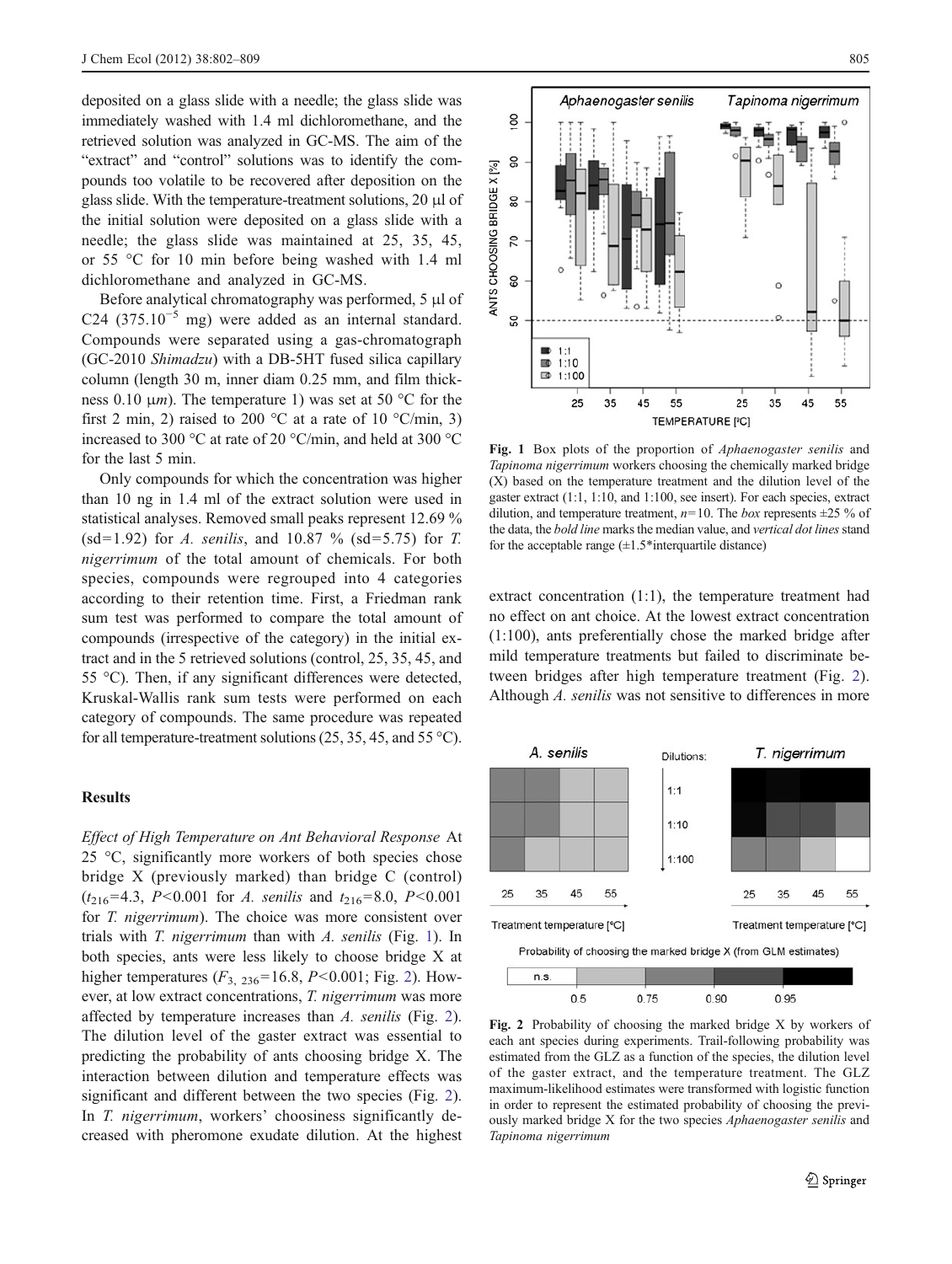concentrated dilutions (1:1 vs. 1:10, Fig. [2](#page-3-0)), ant choice was significantly biased when exposed to greater dilution differences (1:10 vs. 1:100, Fig. [2](#page-3-0)).

# Abdominal Gland Secretions

Gaster Extract Composition Gaster compounds extracted from T. nigerrimum were dominated by significant amounts of monoterpene iridodial isomers (63.05 % $\pm$ 8.09; Fig. 3), ketones (2-methyl-4-heptanone, 6-methyl-5-hepten-2-one (sulcatone), 4-nonanone, and tridecanone, 29.38  $\frac{6}{6}$  ±8.27), and iridomyrmecins (7.16 % $\pm$ 4.05). Some alkanes, alkenes, and alcohols also were present in small quantities. The average quantity of each compound per individual was variable most likely due to worker polymorphism. There was about  $116.7\pm19.1$  ng of light ketones,  $259.7\pm56.3$  ng of iridodials, and 21.5±5.4 ng of iridomyrmecins per individual.

We confirmed that the chemical profile of A. senilis abdominal glands was identical to that previously obtained for this species (Lenoir et al., [2011\)](#page-7-0). The abdominal gland secretions of A. senilis were mostly composed of hydrocarbons and copious amounts of alkaloids.

Compound Volatility To study their stability at high temperatures, main compounds were grouped according to their retention times. For *T. nigerrimum*, the first group consisted of the light ketones (2-methyl-4-heptanone, 6-methyl-5 hepten-2-one (sulcatone), 4-nonanone): they were highly volatile since they did not persist once deposited (presence in the extract solution and absence in the control solution, Fig. [4b\)](#page-5-0). Iridomyrmecins formed the second group. The third group contained 2-tridecanone. Both Iridomyrmecins and 2-tridecanone were of short durability since they persisted once laid, but dissipated in less than 10 min (presence in the control solution and absence in the 25 °C treatment, Fig. [4b](#page-5-0)). The fourth group was composed of stable aldehydes, the iridodials. Their quantity did not vary across all treatments (Table [1](#page-5-0)).

Regarding A. senilis gaster extract, we confirmed that the chemical profile of A. senilis abdominal glands was identical to that previously obtained for this species (Lenoir et al., [2011\)](#page-7-0). The abdominal gland secretions of  $A$ , senilis were composed mostly of hydrocarbons and copious amounts of alkaloids. The main compounds were grouped according to their retention times and volatility. First, tridecane (C13) was found in small concentrations (<250 ng per sample), rapidly vanished as temperature increased, and could not be detected after the bridge was heated to 55 °C (Table [2,](#page-5-0) Fig. [4a](#page-5-0)). Second, pentadecene and pentadecane coeluted with two alakaloids pyrazine and anabaseine. Both alkanes originated from the Dufour gland, while the alkaloids originated from the poison gland. Their concentration decreased rapidly with increasing temperature (Fig. [4a](#page-5-0)). They disappeared completely from 35 °C onwards (Fig. [4a\)](#page-5-0). Third, three C17 alkanes and alkenes showed the same qualitative pattern as the second group, but their initial quantity was lower and they totally disappeared at 55 °C (Fig. [4a\)](#page-5-0). The fourth group was stable and the quantity of compounds did not change between the different treatments (Table [2\)](#page-5-0). It was formed by a mixture of nonadecene and nonadecane.



Fig. 3 Chromatogram of Tapinoma nigerrimum worker gaster extract obtained from GC-MS. The most abundant compounds are indicated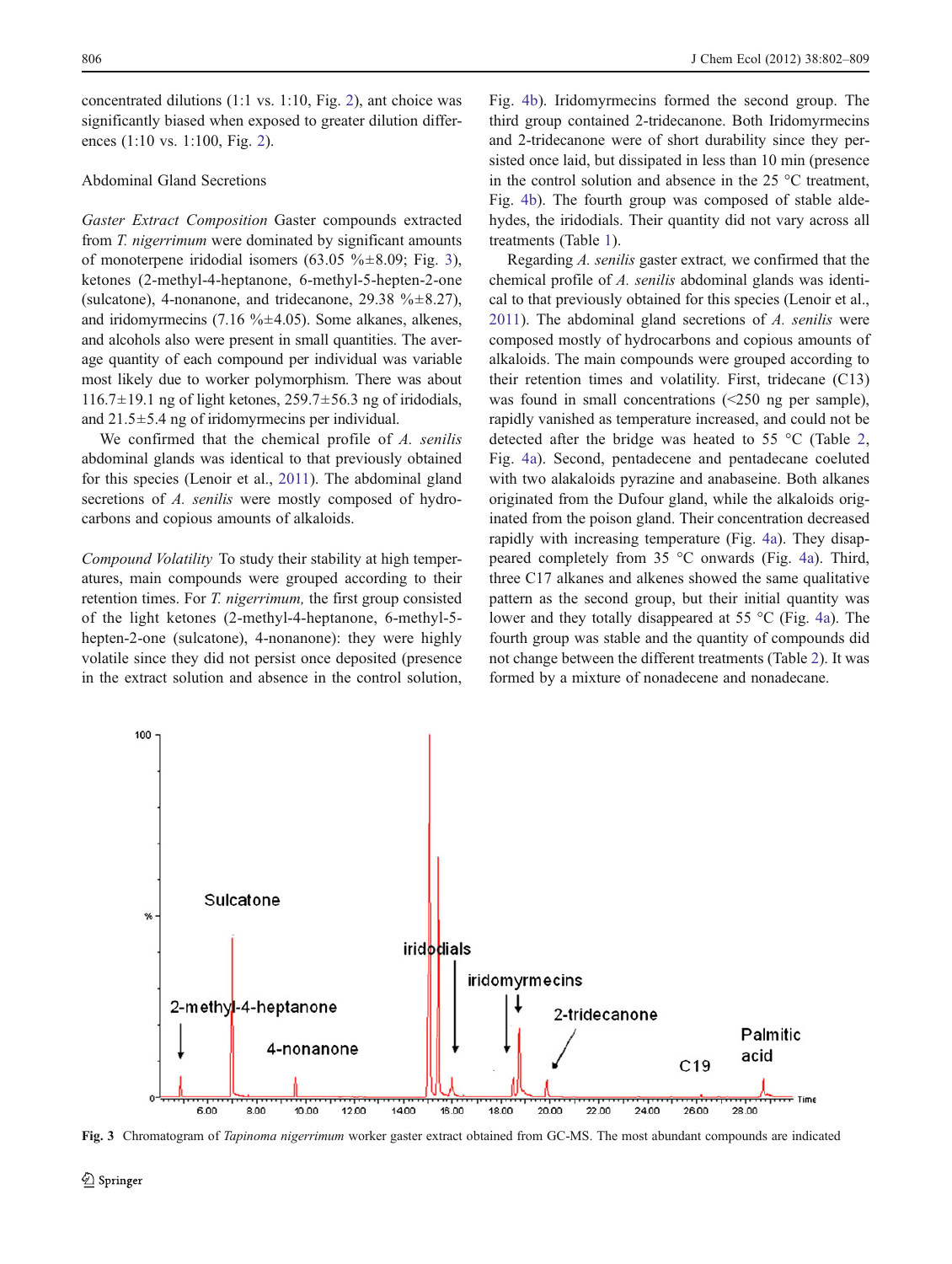<span id="page-5-0"></span>

Fig. 4 Variation in (a) *Aphaenogaster senilis* and (b) *Tapinoma nigerrimum* worker gaster exudate composition across the different experimental treatments. The different solutions were analyzed by gas-chromatography using an initial concentration of 3 gasters

### Discussion

High temperature differently affected the foraging behavior of Aphaenogaster senilis and Tapinoma nigerrimum. Trailfollowing experiments demonstrated that exposing gaster extract to increasing temperatures affected T. nigerrimum worker behavior more than A. senilis. Chemical analyses determined the composition of the gaster extract of both species and discriminated between the volatility of their different compounds. Linking chemical analyses and behavioral experiments allows one to identify the essential compounds for trail following behavior in both species.

Table 1 Volatility of the compounds involved in Tapinoma nigerrimum worker gaster exudate composition. "All solutions" tests identify absolute differences in concentration between the initial extract solution (initial concentration equivalent to 3 gasters), the control solution (laid and immediately retrieved from a glass bridge), and temperature treatments (10 min. at 25, 35, 45, or 55  $\degree$ C on a glass bridge). "Temperature treatments" test identifies differences in concentration exclusively due to temperature raising. Nonparametric tests were performed on the quantity of the compounds established by gas-chromatography

| Discriminating effect  | <b>Test</b>    | Df | $\chi_2$ | $P$ -value |
|------------------------|----------------|----|----------|------------|
| All solutions          |                |    |          |            |
| All compounds          | Friedman       | 15 | 36.9     | 0.001      |
| Ketones                | Kruskal-Wallis | 5  | 14.9     | 0.011      |
| <b>Iridodials</b>      | Kruskal-Wallis | 5  | 7.0      | 0.220      |
| Iridomyrmecins         | Kruskal-Wallis | 5  | 14.9     | 0.011      |
| Tridecanone            | Kruskal-Wallis | 5  | 14.7     | 0.012      |
| Temperature treatments |                |    |          |            |
| All compounds          | Friedman       | 11 | 11       | 0.443      |

The analysis of T. nigerrimum extract composition revealed the presence of remarkably stable compounds: the iridodials. These compounds also are involved in the recruitment process of a closely related species, Tapinoma simrothi, and have a half-life of 11 days (Simon and Hefetz, [1991](#page-7-0)). The strong persistence of this pheromone and an excellent trail following behavior (>90 % of workers, Fig. [1](#page-3-0)) might be advantageous in the exploitation of stable food sources such as aphid-honeydew (Cerdá et al., [1989\)](#page-7-0).

Table 2 Volatility of the compounds involved in *Aphaenogaster senilis* worker gaster exudate composition. "All solutions" tests identify absolute differences in concentration between the initial extract solution (initial concentration equivalent to 3 gasters), the control solution (laid and immediately retrieved from a glass bridge), and temperature treatments (10 min. at 25, 35, 45, or 55 °C on a glass bridge). "Temperature treatments" tests identify differences in concentration exclusively due to temperature raising. Nonparametric tests were performed on the quantity of the compounds established by gas-chromatography

| Discriminating effect  | Test           | Df | $\chi_2$ | $P$ -value |
|------------------------|----------------|----|----------|------------|
| All solutions          |                |    |          |            |
| All compounds          | Friedman       | 15 | 51.2     | < 0.001    |
| C13                    | Kruskal-Wallis | 5  | 13.9     | 0.016      |
| C15/alkaloids          | Kruskal-Wallis | 5  | 14.6     | 0.012      |
| C17                    | Kruskal-Wallis | 5  | 14.0     | 0.016      |
| C19                    | Kruskal-Wallis | 5  | 6.8      | 0.233      |
| Temperature treatments |                |    |          |            |
| All compounds          | Friedman       | 11 | 35.1     | < 0.001    |
| C13                    | Kruskal-Wallis | 3  | 9.5      | 0.023      |
| C15/alkaloids          | Kruskal-Wallis | 3  | 10.7     | 0.013      |
| C17                    | Kruskal-Wallis | 3  | 9.6      | 0.022      |
| C19                    | Kruskal-Wallis | 3  | 4.1      | 0.248      |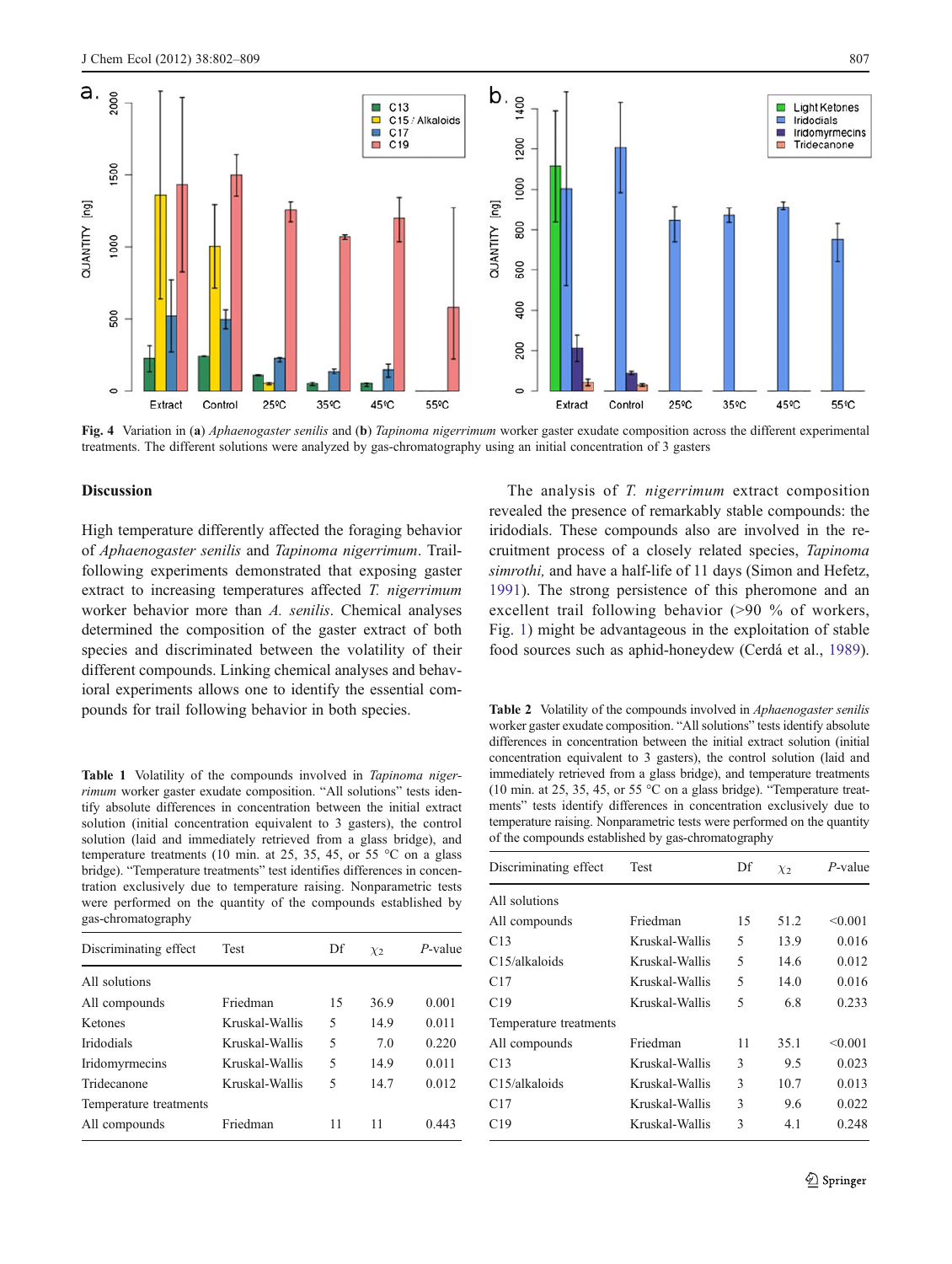<span id="page-6-0"></span>Notwithstanding, despite this compound's stability, the ants' detection of the gaster extract failed under disadvantageous conditions (low gaster extract concentration and temperature treatments  $>35$  °C). Indeed, to induce optimal trail-following, traces of the more volatile compounds might be necessary, as in many other ant species (Morgan, [2009](#page-7-0)). To efficiently forage at high temperatures, the trail might, thus, necessitate constant reinforcement. In order to do so, foragers would risk exposure to higher temperatures. Consequently, the strong limitation placed by temperature on the foraging schedule of T. nigerrimum might depend on the interplay between the physiological limitations of foragers and pheromone decay. Aphaenogaster senilis does not rely as strongly on chemical communication as T. nigerrimum. Chemical analysis of gaster extracts revealed the importance of C19 hydrocarbons in the trail-following behavior of A. senilis. However, increasing gaster extract concentration did not necessarily improve trail-following, and workers demonstrated important behavioral variability (Fig. [1](#page-3-0)). This species' foraging efficiency might, thus, rely on other kinds of cues such as physical contact with the leader (Hölldobler, [1971\)](#page-7-0) and individual skills like load size (Cerdá et al., [1998b\)](#page-7-0) or orientation ability, as in individual foraging species (Collett et al., [1992\)](#page-7-0).

As far as the model species are representative, their mode of recruitment illustrates two different strategies. Mass recruiters like T. nigerrimum is based on an investment in chemical communication, allowing the rapid recruitment of numerous nestmates, and thereby the control of long-lasting food sources. However, variations in environmental conditions that affect pheromone concentration, such as hot ground temperatures, interfere with the recruitment process, and disrupt both the foraging and the competitive abilities (Cerdá et al., [1997\)](#page-7-0). Group recruitment, on the other hand, allows the collective retrieval of short-lasting resources such as dead insects (Cerdá et al., [2009\)](#page-7-0), but does not enhance competitive superiority. Notwithstanding, since foragers are not restricted by chemical cues, fluctuating environmental conditions do not affect their foraging activity.

At the community level, species coexistence might be promoted by these different investments in strength vs. flexibility, or competitive ability vs. abiotic tolerance. In Mediterranean-like communities, dominant species are able to displace subordinates but are less tolerant to high temperatures. This restriction is partly due to physiological limitations (e.g., the Critical Thermal Limit of T. nigerrimum is  $4^{\circ}$ C lower than that of *A. senilis*), but also to behavioral differences regarding foraging activity. However, this "dominant/subordinate" terminology might be somehow misleading: it contributes to the idea that subordinate species are maintained in the community by exploiting suboptimal niches. On the contrary, subordinates have an ecological niche with extended dimensions that allows them to face changing environmental conditions without losing efficiency.

Their strategy is, thus, fully adapted to fluctuating environments like terrestrial Mediterranean ecosystems.

We focused on the effect of high temperatures on trailfollowing behavior according to the kind of recruitment used by different species. In our model system, ants' trailfollowing was more altered by increasing temperature in the mass-recruiting species than in the group-recruiting species. This result suggests a functional mechanism for the Dominance-Thermal tolerance trade-off in semi-arid ant communities (Cerdá et al., [1998a;](#page-7-0) Wittman et al., [2010](#page-7-0)): since behavioral dominance relies on a species' ability to recruit nestmates, high temperatures, by reducing recruitment efficiency, might restrict dominance ability at the community level. Trade-offs between competitive ability and stress tolerance are common in many different communities (e.g., marine communities, plant communities) and it would be worth assessing the functional mechanism of such trade-offs in other systems to gain a better understanding of community diversity.

Acknowledgments We thank two anonymous referees for helpful comments. We are grateful to Jessica Pearce for revision of the manuscript (and English checking). Doñana National Park authorities gave permission to collect ant colonies. Experimental work in EBD have been funded by Spanish Ministerio de Ciencia e Innovación/FEDER (projects CGL2009-09690/BOS and CGL2009-12472/BOS). This work conforms to the legal requirements of the Spanish law.

#### References

- ALBRECHT, M. and GOTELLI, N. 2001. Spatial and temporal niche partitioning in grassland ants. Oecologia 126:134–141.
- ANDERSEN, A. N. 2008. Not enough niches: Non-equilibrial processes promoting species coexistence in diverse ant communities. Aust. Ecol. 33:211–220.
- BECKERS, R., GOSS, S., DENEUBOURG, J., and PASTEELS, J. 1989. Colony size, communication and ant foraging strategy. Psyche 96:239–256.
- BECKERS, R., DENEUBOURG, J., and GOSS, S. 1992. Trail laying behaviour during food recruitment in the ant *Lasius niger* (L.). Insect. Soc. 39:59–72.
- BESTELMEYER, B. T. 2000. The trade-off between thermal tolerance and behavioural dominance in a subtropical south american ant community. J. Anim. Ecol. 69:998–1009.
- BLIGHT, O., PROVOST, E., RENUCCI, M., TIRARD, A., and ORGEAS, J. 2010. A native ant armed to limit the spread of the Argentine ant. Biol. Inv. 12:3785–3793.
- BLÜTHGEN, N. and FIEDLER, K. 2004. Competition for composition: Lessons from nectar-feeding ant communities. Ecology 85:1279– 1485.
- BONABEAU, E., THERAULAZ, G., and DENEUBOURG, J.-L. 1998. Group and mass recruitment in ant colonies: The influence of contact rates. J. Theor. Biol. 195:157–166.
- BOULAY, R., HEFETZ, A., CERDÁ, X., DEVERS, S., FRANCKE, W., TWELE, R., and LENOIR, A. 2007a. Production of sexuals in a fission-performing ant: Dual effects of queen pheromones and colony size. Behav. Ecol. Sociobiol. 61:1531–1541.